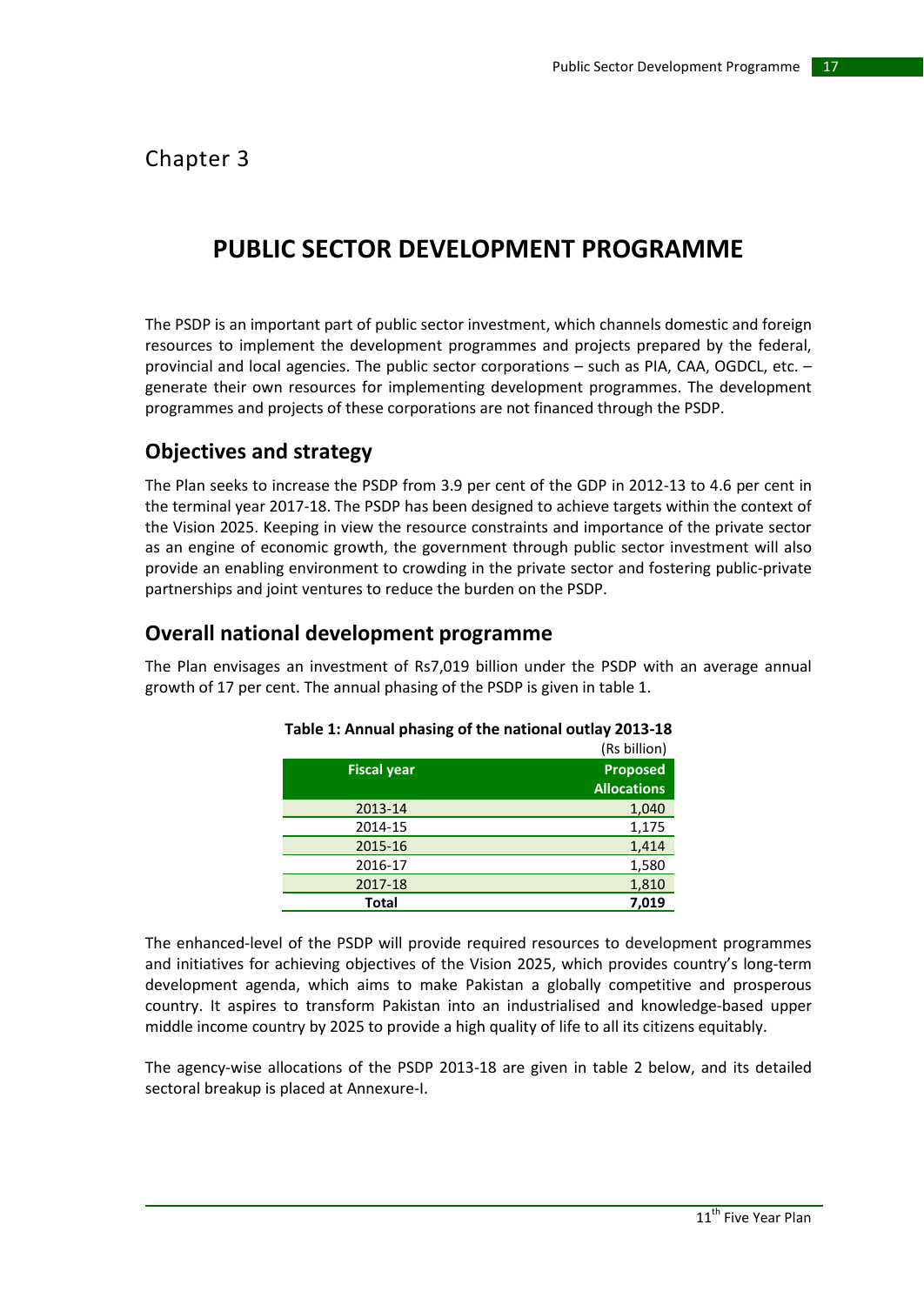|                          |                   | (Rs billion)     |
|--------------------------|-------------------|------------------|
| <b>Agency</b>            | <b>Allocation</b> | Share (per cent) |
| Federal                  | 3,040             | 43               |
| Ministries and divisions | 2,824             | 93               |
| <b>Special Areas</b>     | 216               |                  |
| <b>Provinces</b>         | 3,979             | 57               |
| <b>Total</b>             | 7,019             | 100              |

### **Table 2: National outlay by executing agencies**

As a result of the enhanced-level of resources made available to the provinces under the new NFC Award and 18<sup>th</sup> Constitutional amendment, size of the provincial ADPs has increased from the FY 2010-11 onwards, while the ratio between the federal PSDP and provincial ADPs has reduced correspondingly. Owing to the financial autonomy, the provinces will finance projects of the devolved sectors. The projected federal and provincial share in overall development programme, during the Plan period, is in the ratio of 43:57 respectively against 70:30 during the Medium Term Development Framework (2005-2010).

To realise sectoral targets of the Plan, new initiatives have also been planned by the government in various sectors of the economy. Substantial finances will be required for important projects, such as the Karachi-Lahore Motorway (959 kilometres), Lahore-Abdul Hakeem-Khanewal Section (276 kms), Raikot-Havelian-Islamabad Section (460 kms), construction of Breakwaters, Gwadar, etc., to be undertaken under the China-Pakistan Economic Corridor (CPEC) initiative, particularly for connecting Gwadar to other parts of the country. To overcome energy shortage, projects such as the Diamer-Basha Dam, Karachi Coastal Power Project (K-2 and K-3), Chashma Nuclear Power Projects (C3 and C4) and other CPEC projects, will either become operational or substantially completed during the Plan period.

The federal programme will be implemented through three-pronged strategy. Firstly, the federal executing agencies will complete ongoing projects and will initiate new projects in the priority sectors as per assigned functions under the Rules of Business. The programmes and projects mainly cover power sector, multi-purpose large scale water storage dams, higher education, science, research and information technology as well as governance, institutional reforms, motorways, highways, railways, etc. Secondly, funds under the federal PSDP will be transferred to the provinces for execution of the federal schemes. Finally, the federal government will provide resources to the Special Areas falling under the federal responsibility, that is, Azad Jammu and Kashmir, Gilgit-Baltistan and FATA to prepare and execute development programmes (ADPs) according to their local needs and priorities. However, these areas (AJ&K, FATA and G-B) will integrate the local priorities into the overall national development agenda under the Plan and Vision 2025 to achieve set targets.

The provincial programme will be implemented by the provincial governments concerned through the resources transferred under the NFC Awards as per sectoral priorities determined by them. However, overall focus of the programme will be on achievement of objectives set under the Plan. Through the  $18<sup>th</sup>$  Constitutional amendment, a number of subjects, relating to the social sector, have been transferred to the provinces by the federal government. Therefore, the provinces are expected to undertake development projects of the devolved sectors, like education, health, social and population welfare, local roads, drainage, sewerage, clean drinking water supply, improvement and beautification of cities, security and governance, etc. The federal government, however, will continue to provide technical and financial support wherever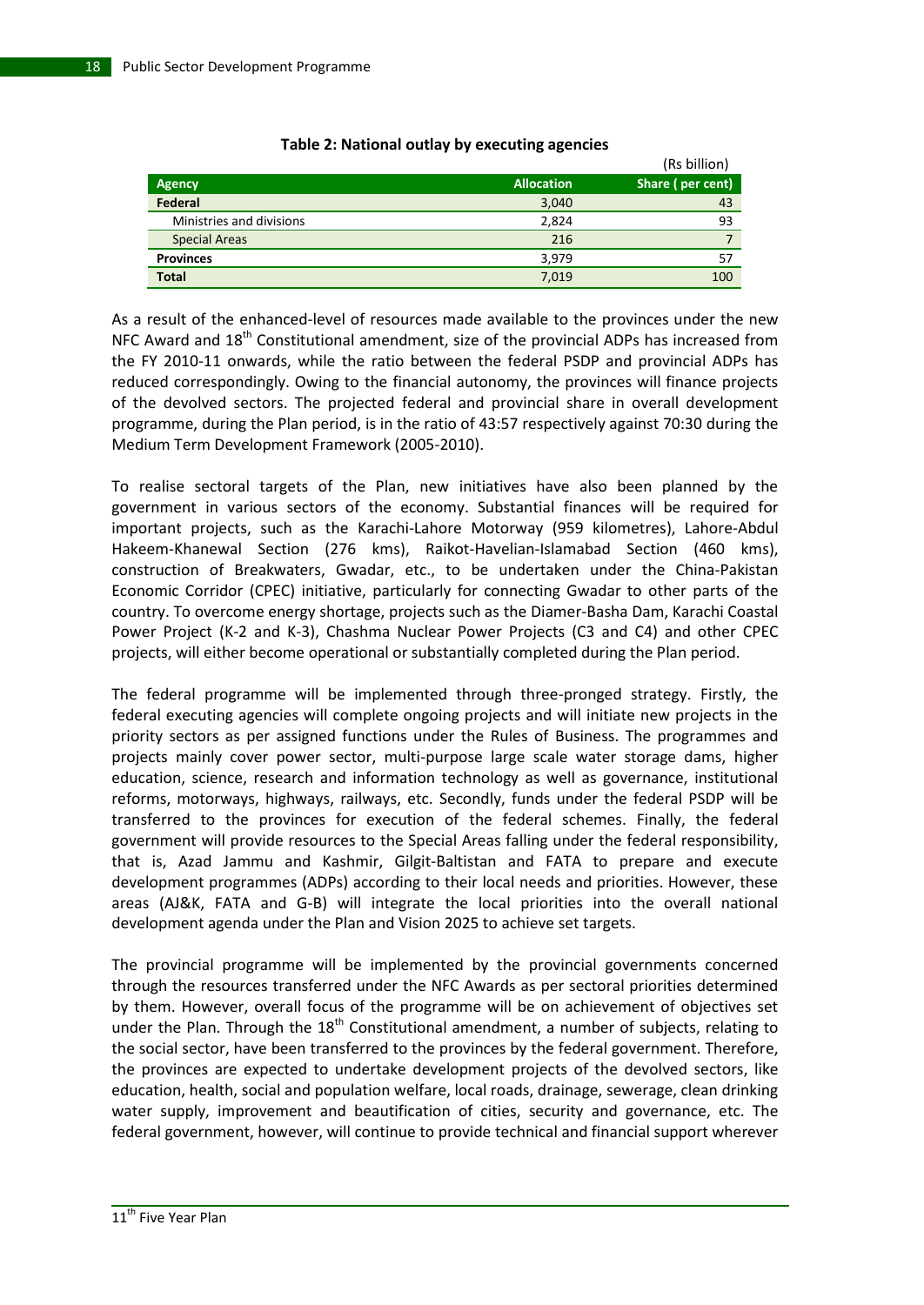needed and found feasible, as special initiatives. The sectoral position of planned allocations is summarised in table 3 below.

|                                                   |                   | (Rs billion)               |
|---------------------------------------------------|-------------------|----------------------------|
| <b>Sectoral objectives</b>                        | <b>Allocation</b> | <b>Share</b><br>(per cent) |
| a. Infrastructure                                 | 3,374             | 48                         |
| i. Energy                                         | 1,128             | 16                         |
| ii. Transport and communication                   | 1,581             | 23                         |
| iii. Water resource development                   | 592               | 8                          |
| iv. Physical planning and housing (Federal)       | 65                | 1                          |
| v. Fuel                                           | 8                 |                            |
| b. Social                                         | 2,475             | 35                         |
| i. Education and higher education                 | 637               | 9                          |
| ii. Health                                        | 427               | 6                          |
| iii. Physical planning and housing (Provincial)   | 478               |                            |
| iii. Other sectors, district and local programmes | 933               | 13                         |
| c. Governance                                     | 265               | 4                          |
| d. Science and information technology             | 86                | 1                          |
| e. Balanced regional development (Federal)        | 447               | 6                          |
| f. Productivity enhancement                       | 254               | 4                          |
| g. Miscellaneous                                  | 118               | $\overline{2}$             |
| Total                                             | 7,019             | 100                        |

### **Table-3: Overall national outlay as per sectoral objectives**

The sectoral programme at the national level indicates that the infrastructure sector will get 48 per cent share of the overall programme, followed by the social sector (35 per cent), balanced regional development (6 per cent), governance (4 per cent), productivity enhancement (4 per cent), science and information technology and other sectors (3 per cent).

Within infrastructure, priority has been attached to the transport and communication and energy sectors with 23 per cent and 16 per cent share respectively of the total outlay over the Plan period. In addition, the WAPDA and PEPCO will also mobilise own generated resources in the power sector. Priority within the energy sector will be given to the completion of the ongoing mega projects (as mentioned above) and initiation of new projects, including the CPEC initiatives. The share of the water resources sector will be eight per cent. The physical planning and housing sector, at the federal level, will receive almost one per cent share of the total outlay. Within the social sectors, priority has been assigned to education, including higher education (9 per cent share), healthcare (6 per cent), provincial physical and planning sector (7 per cent), other social sectors including districts and local programmes (13 per cent). The governance and institutional reforms will get four per cent of the overall programme.

To ensure balanced regional development and bring the backward areas at par with other developed areas of the country, six per cent of the overall programme has been proposed for ensuring balanced regional development programme in the AJ&K, G-B, FATA and other underdeveloped districts of the country.

For productivity enhancement and promotion of the value-added goods, about four per cent of the programme has been earmarked in the areas of food and agriculture (2.3 per cent), industry, commerce and minerals (1.4 per cent). For research and development in the field of science and information technology, Rs86 billion have been proposed during the Plan period. These sectors are considered to be a responsibility of the private sector. However, the federal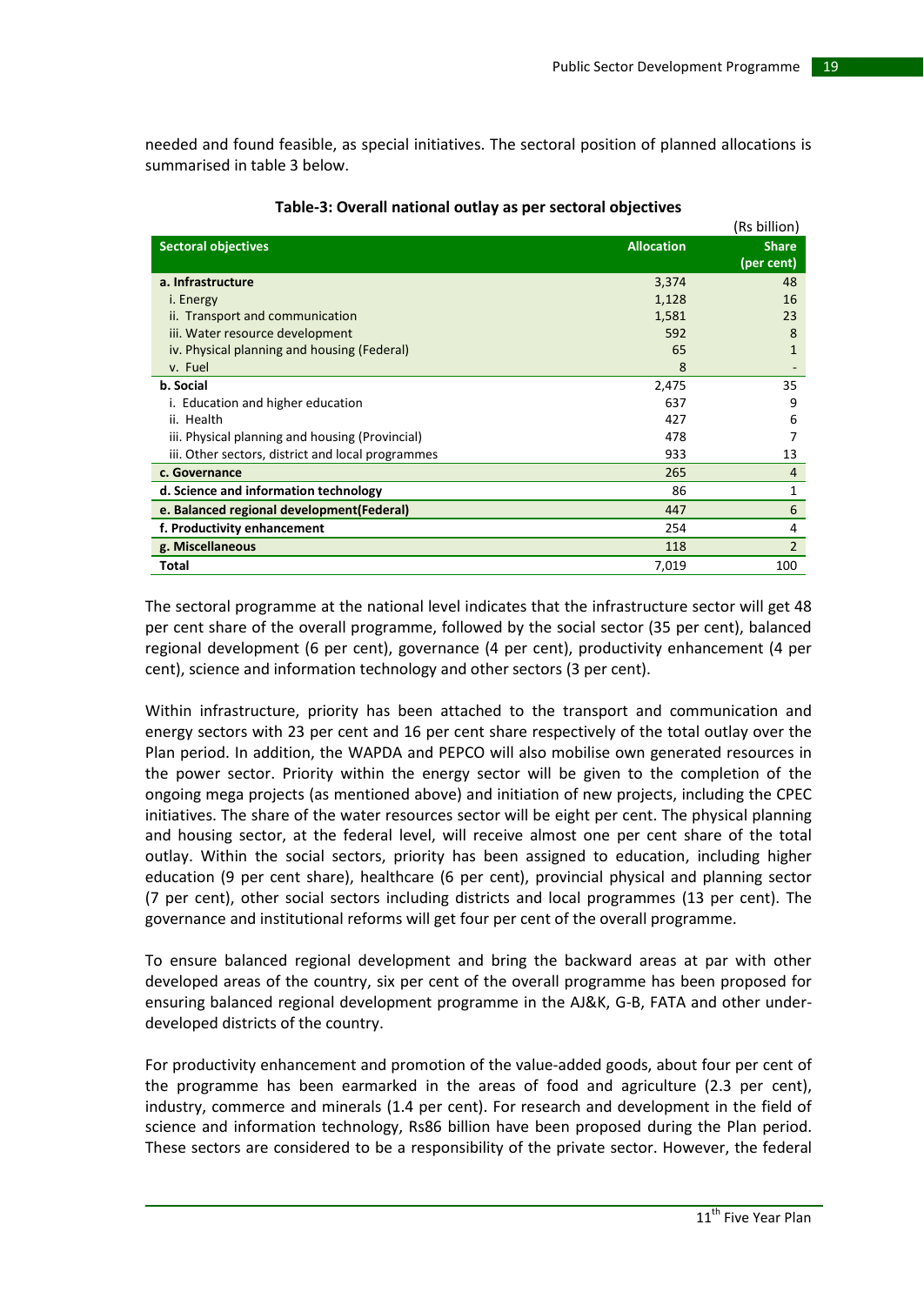government will continue to invest in research, development and in those areas where the private sector is shying to invest.

### **Federal programme**

An outlay of Rs3,040 billion has been projected for the federal programme for the Plan, and about 20 per cent of which is expected to be funded through foreign project assistance by the development partners. While making projections for the Plan, the federal programme has been enhanced by an annual average increase of 18 per cent to meet the requirements of the ongoing projects for an early completion, particularly mega projects of energy, water resources, transport and communication and other important social and governance sector projects, including new early harvest high impact projects initiated under the CPEC. A summary of the federal programme by sectoral objectives is given in table 4 below. Details are placed at Annexure-II.

|                                       |                   | ן הטווווטוון ( |
|---------------------------------------|-------------------|----------------|
| <b>Sectoral objectives</b>            | <b>Allocation</b> | <b>Share</b>   |
|                                       |                   | (per cent)     |
| a. Infrastructure                     | 2,116             | 70             |
| i. Energy                             | 839               | 28             |
| ii. Transport and communication       | 996               | 33             |
| iii. Water resource development       | 208               |                |
| iv. Physical planning and housing     | 65                | 2              |
| v. Fuel                               | 8                 |                |
| b. Social                             | 275               | 9              |
| i. Education and higher education     | 137               | 5              |
| ii. Health                            | 90                | 3              |
| iii. Other social sectors             | 48                | 1              |
| c. Governance                         | 36                | 1              |
| d. Science and information technology | 42                | 1              |
| e. Balanced regional development      | 447               | 15             |
| f. Productivity enhancement           | 23                | 1              |
| g. Miscellaneous                      | 101               | 3              |
| Total                                 | 3,040             | 100            |

#### **Table-4: Federal programme**

 $(n + b)$ 

The federal programme has been devised keeping in view the parameters of the national development agenda, depicted in the Vision 2025. The main thrust of the programme is on completion of the ongoing projects and initiation of mega projects in the infrastructure sector with a proposed share of 70 per cent of the programme, being primary responsibility of the federal government. Within the infrastructure sector, about 33 per cent will be invested in the transport and communications sector, 28 per cent in power sector, seven per cent in the water resources sector, two per cent in the physical planning and housing sector and balance marked to fuel-related projects.

The transport and communication sector has been attached priority for better connectivity and economic integration on modern lines. To realise benefits of the CPEC, the projects of both the western and eastern alignments have been appropriately planned for completion.

A substantial increase of investment in the energy sector, both through budget and self-finance, will cater to the financial requirements of the strategic projects of the WAPDA, PEPCO and other energy projects, being executed by the Pakistan Atomic Energy Commission. In addition, projects in the energy sector will also be launched under the CPEC. To supplement efforts of the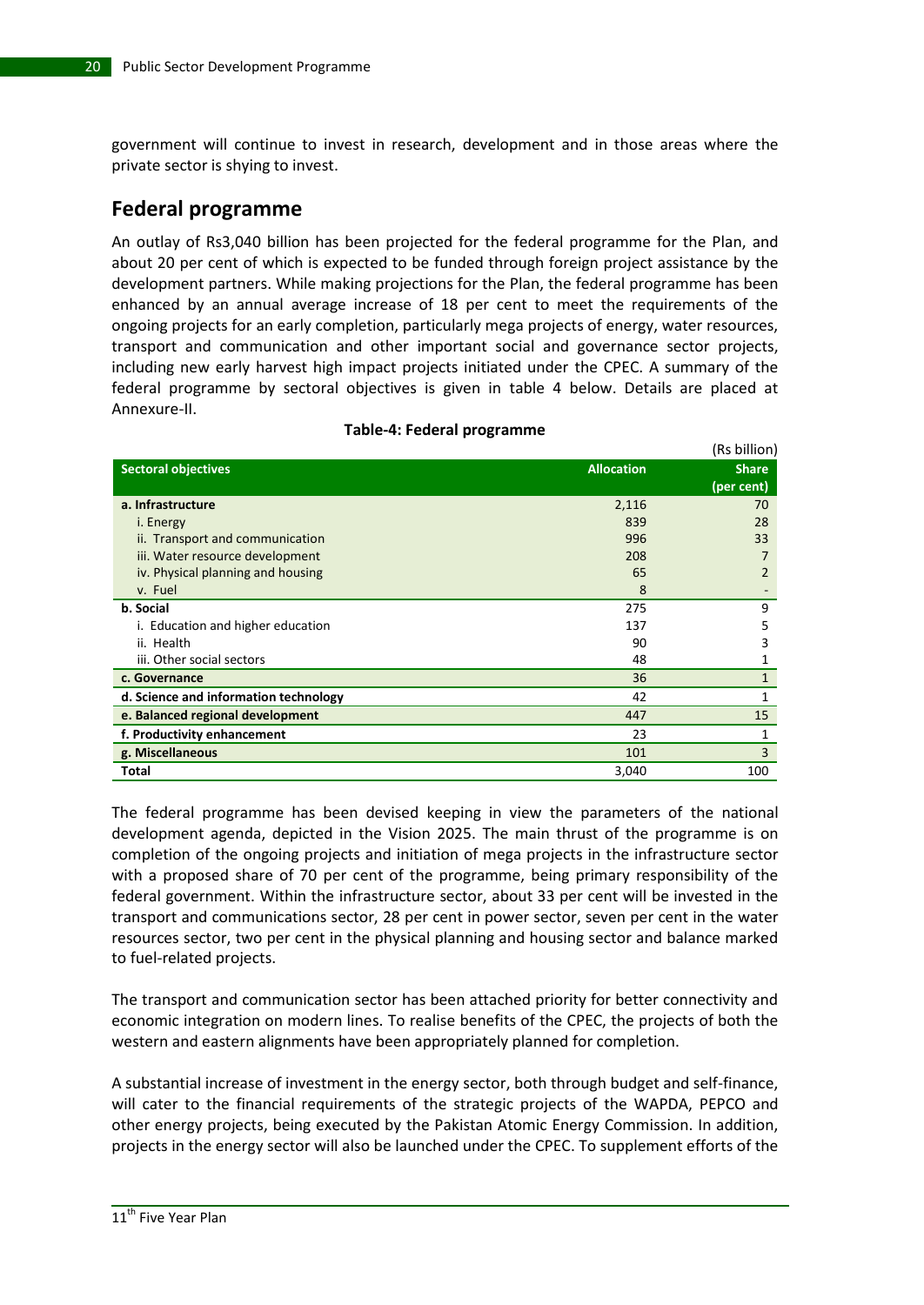government, investment by the private sector in the energy projects will be encouraged by providing an appropriate legal, financial and regulatory framework. In addition to whatever assistance is provided to the WAPDA and PEPCO through the PSDP budget, these organisations will invest in the energy sector from their own generated resources. The current investment (2014-15) in the power sector through budget (PSDP) and self-financed by the WAPDA and PEPCO is at the ratio of 31:69 respectively.

For Railways projects, adequate funding will be provided for track rehabilitation and doubling, procurement and manufacturing of diesel locomotives, improvement and installation of the signalling system on the Lodhran-Khanpur-Kotri section, provision of the Centralised Traffic Control (CTC) on the Shahdra-Lodhran Section and procurement of the Hopper Wagons, laying of the dedicated track for coal transportation to Jamshoro and Sahiwal power plants, etc. In the water sector, priority will be given to the ongoing projects for an early completion. The provincial governments will assume the responsibility to undertake small and medium dams, lining of irrigation and improving distributary channels for economical use of water. However, the federal government will continue to finance large multi-purpose dams and ongoing mega projects, such as Kachhi Canal, Greater Thal Canal, Kurrum Tangi Dam, etc., for completion during the Plan period.

The social sector will receive nine per cent of the federal programme. Within the social sector, education, including higher education and skill development, has been given the highest priority with five per cent of the total federal PSDP, followed by health (3 per cent) and other social sectors (1 per cent).

Though the agriculture sector has been devolved to the provinces, yet it needs federal attention for innovation and research to achieve food security. To promote agriculture, industry and commerce on modern lines for attract the private investment, an amount of Rs23 billion has been proposed during the Plan period. This amount will mainly be spent on research and development to boost productivity and promote value-addition in the domestically produced products so that these become competitive, and earn more foreign exchange through export of the agro-based industrial products.

For the balanced regional development and to bring less developed areas at par with other developed areas of the country, 15 per cent of the federal programme has been proposed during the Plan period. This will make available the required resources to the special areas (AJ&K, FATA and G-B) and other special programmes for the federal developmental interventions as required for the balanced development.

In addition to the above, the public sector corporations such as the WAPDA, PTCL, PIA, CAA, OGDCL, oil and gas companies, etc., normally mobilise their own-generated revenues for implementing their development programmes. These corporations will have to play a key role in achieving the targets set in the area of energy, regional connectivity, Information and Communication technologies (ICT) and innovations in the field of science and technology.

Under the federal PSDP, the following new development programmes, will be implemented during the Plan period.

- National Endowment Scholarships for Talent (NEST)
- Pakistan MDGs and Community Development Programme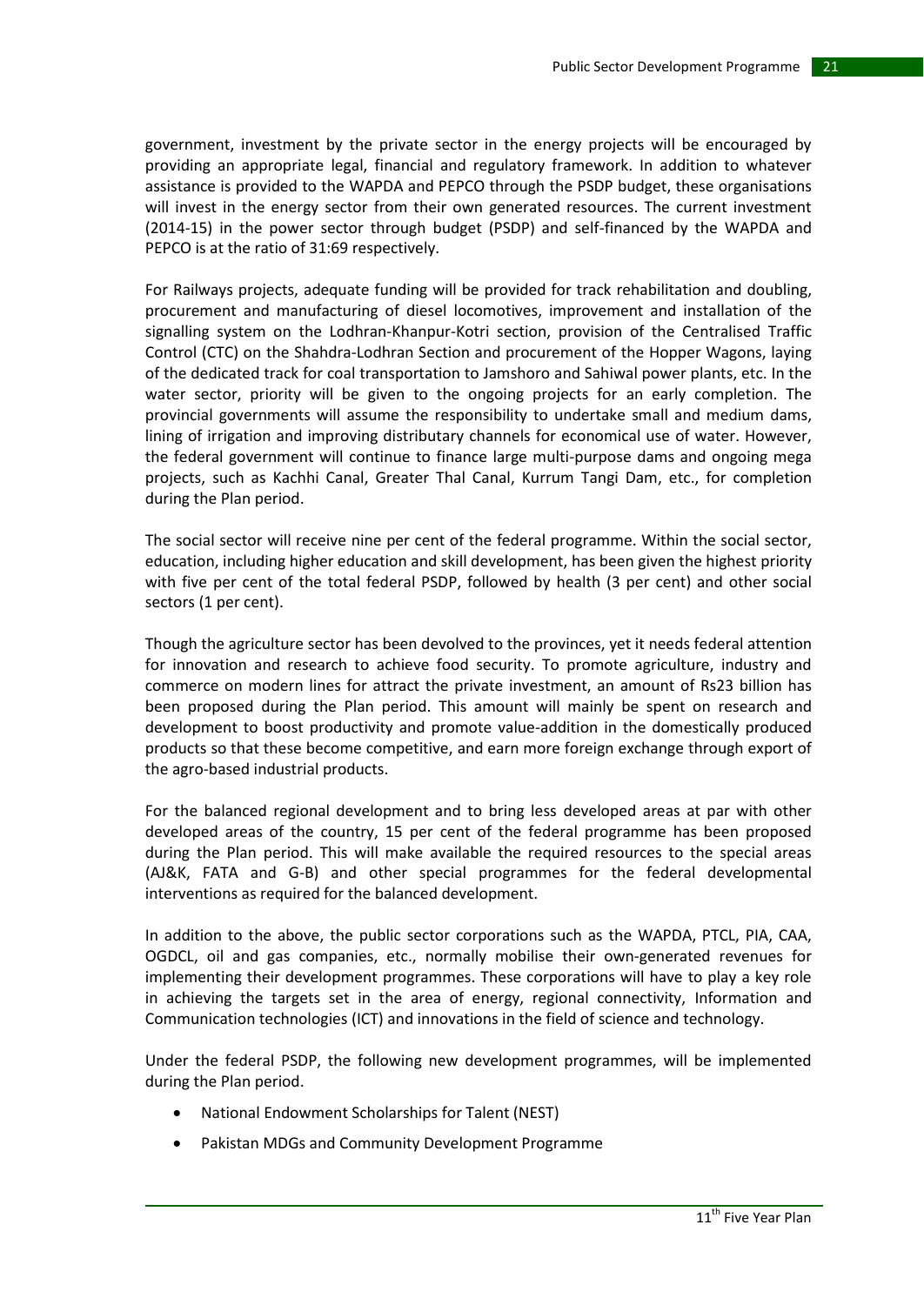- National Health Insurance Programme
- Cancer Hospital, Islamabad
- Value-Addition in Agriculture Cluster Development Approach
- Value-Addition in Industry Cluster Value-Addition in Industry
- Science Farming Scheme for Top Science Talent in School
- Establishment of the Seerat Chairs in the Public Sector Universities
- Technology Development Fund for the HEC Scholars returning after completion of PhDs to introduce new technologies in industry and development sectors
- Promotion of Olive Cultivation on Commercial Scale in Pakistan
- Establishment of Model Police Stations in the ICT
- Rural Economy Centre
- Social Entrepreneur Centre
- National Curriculum Council
- Modernisation and Standardisation of Examination System
- Mainstreaming of Medrasahs

### **Provincial programme**

The Provincial Development Programme (2013-2018) is envisaged at Rs3,979 billion with an average annual growth of 15 per cent. It is about 57 per cent of overall national development programme. These resources will be utilised by the provinces through their Annual Development Programmes as per their sectoral and regional priorities. The provinces will have to play an important role for achieving the objectives of health, population welfare, basic education, and other amenities provided by the local governments, particularly in the post- $18<sup>th</sup>$ Constitutional amendment scenario. The overall sectoral programme of the provinces is summarised below, and sectoral details are placed at Annexure-III.

|                                                  |                   | ן ווטווווט כח    |
|--------------------------------------------------|-------------------|------------------|
| <b>Sectoral objectives</b>                       | <b>Allocation</b> | Share (per cent) |
| a. Infrastructure                                | 1,257             | 32               |
| i. Energy                                        | 289               |                  |
| ii. Transport and communication                  | 584               | 15               |
| iii. Water resource development                  | 384               | 10               |
| b. Social                                        | 2,200             | 55               |
| i. Education                                     | 500               | 13               |
| ii. Health                                       | 337               | 8                |
| iii. Physical planning and housing               | 478               | 12               |
| iv. Other sectors, district and local programmes | 885               | 22               |
| c. Governance                                    | 229               | 6                |
| d. Science and information technology            | 43                | 1                |
| e. Productivity enhancement                      | 232               | 6                |
| f. Miscellaneous                                 | 17                |                  |
| Total                                            | 3,979             | 100              |

#### **Table-5: Provincial programme**

 $(Dn - b)$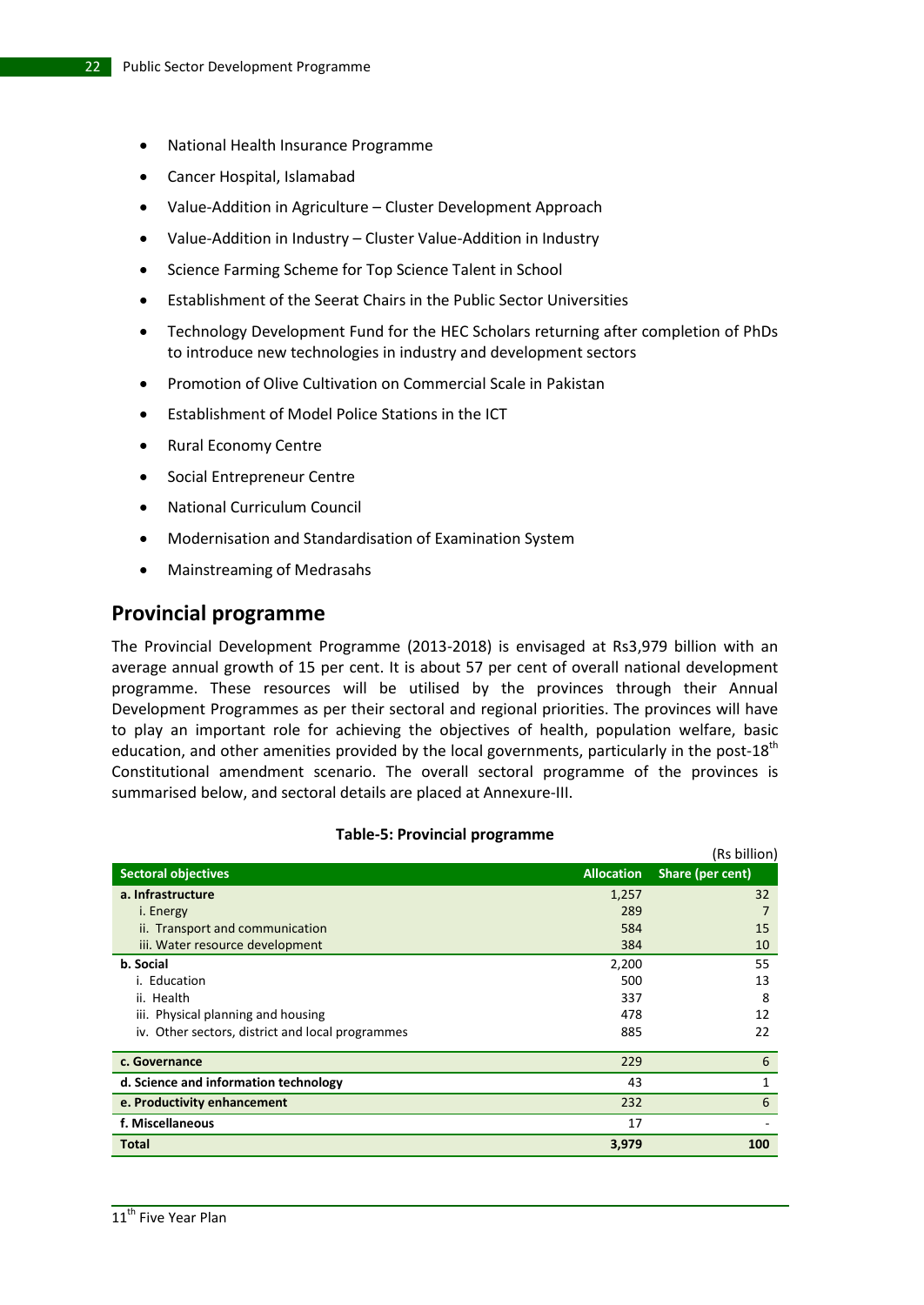As indicated in table 5, the provincial governments will invest 55 per cent of their allocations in the social sector projects, which include education, health, population welfare, rural development, culture, sports, tourism, youth, clean water supply, drainage, local farm to market roads, etc. The infrastructure sector accounts for 32 per cent of the provincial programme.

Within the social sector, education will receive 13 per cent of the programme, physical planning, housing and urban development 12 per cent, followed by health sector eight per cent and 22 per cent of the programme has been proposed for district, local programmes and other special programmes. Within infrastructure, local roads network will receive 15 per cent of the programme followed by the energy sector at seven per cent and water resources 10 per cent. For the promotion of agriculture, industry and minerals, an amount of Rs246 billion (6 per cent) has been proposed for the Plan period. For ensuring good governance, institutional reforms, law and order, etc. six per cent of the total outlay has been proposed for the governance sector. For promoting the science and information technology sector, Rs43 billion have been proposed for the Plan period.

### **Special Areas programme**

For the Special Areas (FATA, G-B and AJ&K), an amount of Rs216 billion has been allocated for the Plan period. Resources will be provided to these areas through the federal programme according to the standing financial arrangements made from time-to-time between the federal government and these Areas. In turn, these Areas will have to formulate their annual development programmes by incorporating regional as well as overall national priorities. The break-up is indicated in table 6 below.

|                                            |     | (RS DIIIION)                |
|--------------------------------------------|-----|-----------------------------|
| <b>Area and Agency</b>                     |     | Allocation Share (per cent) |
| Azad Jammu and Kashmir                     | 68  |                             |
| Federally Administered Tribal Areas (FATA) | 101 | 47                          |
| Gilgit-Baltistan                           | 47  |                             |
| Total                                      | 216 | 100                         |

### **Table-6: Special Areas programme**

In addition to the above, straight transfer of funds to the Special Areas from the federal PSDP for their respective ADPs, and some important projects of these areas are also financed and implemented by the federal ministries and divisions as per the Rules of Business.

 $(8.1 \cdot 10^{12} \cdot \text{V})$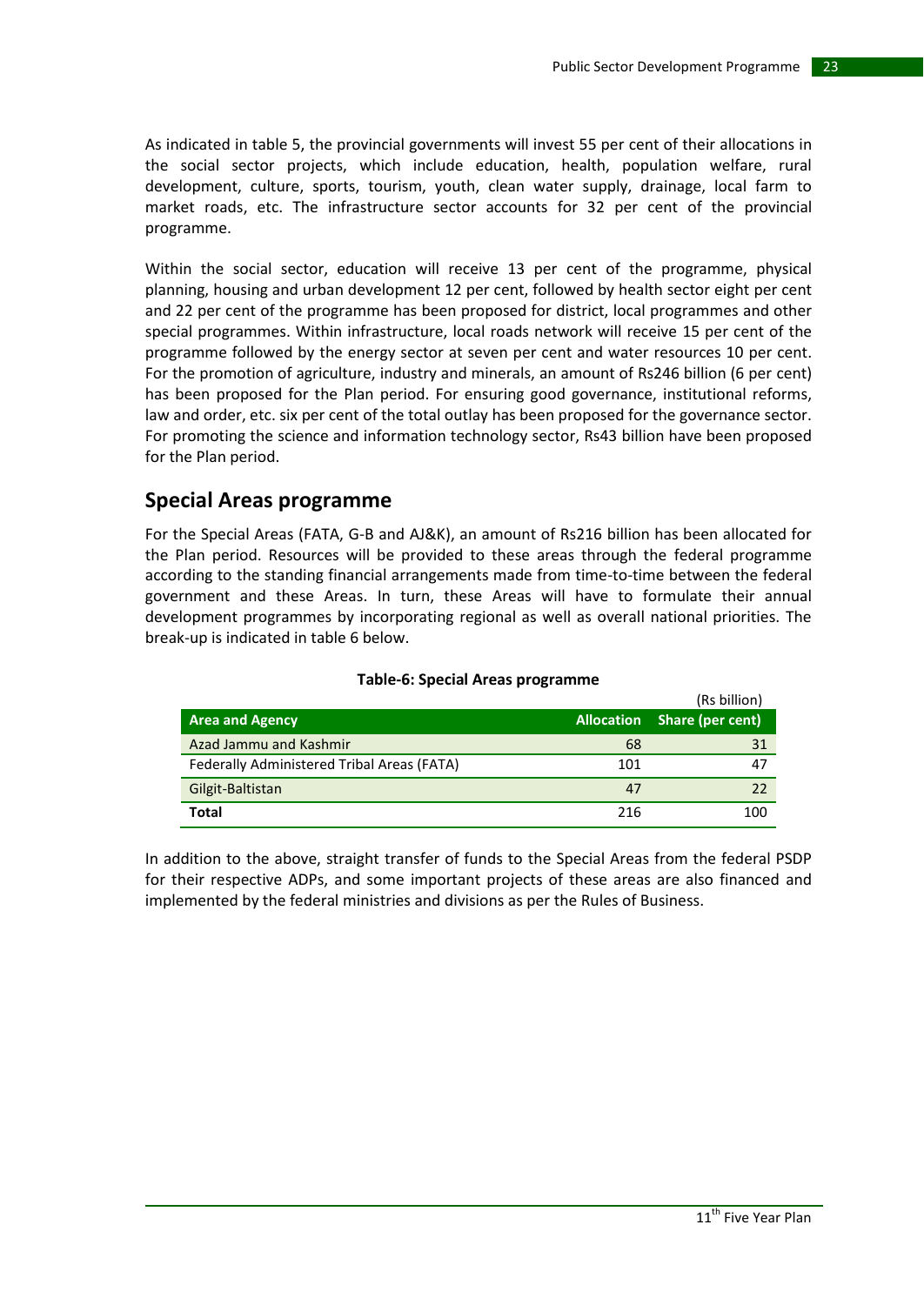### **Annexure-I**

|                |                                               |           |           |           |                    |           | (Rs million) |
|----------------|-----------------------------------------------|-----------|-----------|-----------|--------------------|-----------|--------------|
| S.             | <b>Sectors and sub-sectors</b>                |           |           |           | <b>Projections</b> |           |              |
| No.            |                                               | 2013-14   | 2014-15   | 2015-16   | 2016-17            | 2017-18   | <b>Total</b> |
|                | I. Infrastructure                             | 467,217   | 529,552   | 674,084   | 790,485            | 912,275   | 3,373,613    |
| $\mathbf{1}$   | Power and energy                              | 153,210   | 164,390   | 197,907   | 267,095            | 345,620   | 1,128,222    |
| 2              | Water                                         | 106,130   | 104,194   | 114,760   | 125,900            | 140,803   | 591,787      |
| $\overline{3}$ | Transport and<br>communication                | 195,081   | 250,931   | 346,112   | 381,410            | 407,200   | 1,580,734    |
| 4              | Physical planning and<br>housing (Federal)    | 11,656    | 8,425     | 12,851    | 14,580             | 17,000    | 64,512       |
| 5              | Fuel                                          | 1,140     | 1,612     | 2,454     | 1,500              | 1,652     | 8,358        |
| II. Social     |                                               | 409,483   | 426,465   | 497,923   | 538,396            | 603,135   | 2,475,402    |
| 6              | <b>Higher education</b>                       | 18,520    | 20,146    | 20,500    | 25,000             | 30,000    | 114,166      |
| 7              | <b>Education and trainings</b>                | 86,860    | 86,642    | 105,508   | 116,960            | 127,146   | 523,116      |
| 8              | Health                                        | 76,550    | 77,320    | 83,289    | 86,190             | 103,998   | 427,347      |
| 9              | Population welfare                            | 9,662     | 9,016     | 6,344     | 6,000              | 6,000     | 37,022       |
| 10             | <b>Environment and climate</b><br>change      | 833       | 761       | 866       | 1,115              | 1,400     | 4,975        |
| 11             | Physical planning and<br>housing (Provincial) | 76,800    | 78,900    | 102,000   | 104,314            | 116,243   | 478,257      |
| 12             | Rural development                             | 2,299     | 1,672     | 2,067     | 2,600              | 2,800     | 11,438       |
| 13             | Social welfare                                | 7,699     | 6,234     | 6,568     | 9,460              | 10,663    | 40,624       |
| 14             | Women development                             | 479       | 448       | 470       | 593                | 705       | 2,695        |
| 15             | Culture, sports, tourism and<br>youth         | 8,050     | 11,772    | 13,067    | 15,459             | 16,690    | 65,038       |
| 16             | Mass media                                    | 1,165     | 765       | 840       | 1,415              | 1,620     | 5,805        |
| 17             | Labour and manpower                           | 1,766     | 2,810     | 6,904     | 8,390              | 9,020     | 28,890       |
| 18             | District and local<br>programmes              | 77,800    | 84,869    | 94,500    | 100,900            | 106,500   | 464,569      |
| 19             | Special programmes and<br>initiatives         | 41,000    | 45,110    | 55,000    | 60,000             | 70,350    | 271,460      |
|                | III. Governance                               | 45,735    | 42,733    | 46,849    | 60,744             | 69,332    | 265,393      |
|                | IV. Science and IT                            | 16,030    | 14,001    | 14,837    | 18,307             | 22,295    | 85,470       |
| 20             | Science and technology                        | 5,320     | 3,658     | 3,494     | 4,338              | 5,657     | 22,467       |
| 21             | <b>Information Technology</b>                 | 10,710    | 10,343    | 11,343    | 13,969             | 16,638    | 63,003       |
|                | V. Balanced regional development              | 48,200    | 86,200    | 106,700   | 99,000             | 107,000   | 447,100      |
| 22             | Special Areas (AJ&K, FATA<br>and $G-B$ )      | 43,200    | 37,700    | 38,700    | 44,000             | 52,000    | 215,600      |
| 23             | Special programmes                            | 5,000     | 48,500    | 68,000    | 55,000             | 55,000    | 231,500      |
|                | VI. Productivity enhancement                  | 39,655    | 38,155    | 52,204    | 57,618             | 66,784    | 254,416      |
| 24             | Food and agriculture                          | 18,150    | 20,857    | 33,876    | 37,362             | 43,300    | 153,545      |
| 25             | Industry and commerce                         | 18,985    | 14,759    | 15,292    | 16,660             | 19,400    | 85,096       |
| 26             | <b>Minerals</b>                               | 2,520     | 2,539     | 3,036     | 3,596              | 4,084     | 15,775       |
|                | <b>VII. Miscellaneous</b>                     | 13,680    | 37,894    | 21,403    | 15,450             | 29,179    | 117,606      |
| 27             | <b>ERRA</b>                                   | 10,000    | 5,000     | 7,000     | 5,000              | 5,000     | 32,000       |
| 28             | Miscellaneous and blocks                      | 3,680     | 32,894    | 14,403    | 10,450             | 24,179    | 85,606       |
|                | <b>Total (National)</b>                       | 1,040,000 | 1,175,000 | 1,414,000 | 1,580,000          | 1,810,000 | 7,019,000    |

### **National Development Programme**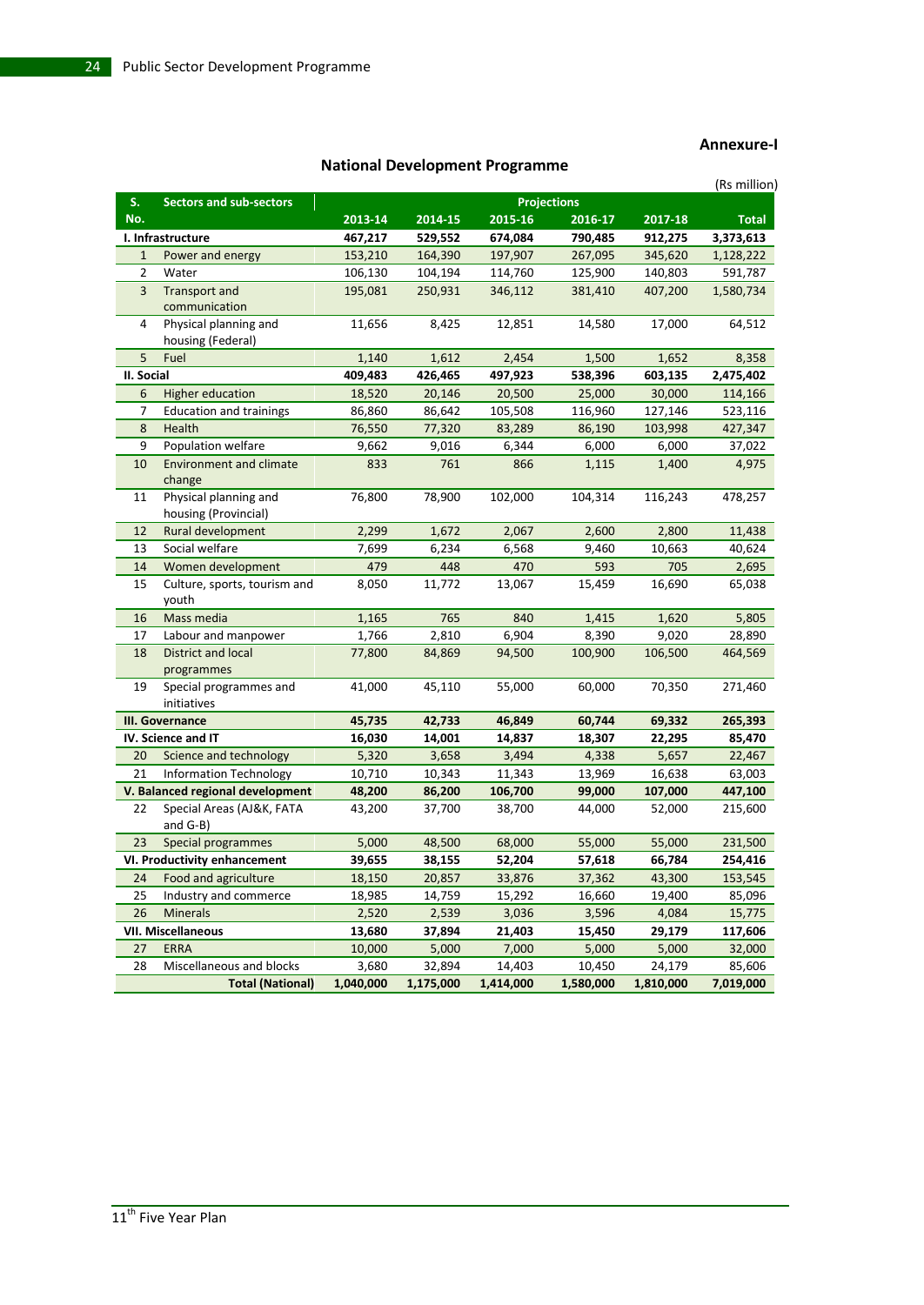### Annexure-II

### **Federal development programme**

|                |                                          | cacial acveibplifent programme |         |         |                    |         | (Rs million) |
|----------------|------------------------------------------|--------------------------------|---------|---------|--------------------|---------|--------------|
| S.             | <b>Sectors and sub-sectors</b>           |                                |         |         | <b>Projections</b> |         |              |
| No.            |                                          | 2013-14                        | 2014-15 | 2015-16 | 2016-17            | 2017-18 | <b>Total</b> |
|                | I. Infrastructure                        | 289,717                        | 331,582 | 407,966 | 496,310            | 590,652 | 2,116,227    |
| $\mathbf{1}$   | Power and energy                         | 106,110                        | 115,600 | 142,227 | 205,020            | 270,000 | 838,957      |
| $\overline{2}$ | Water                                    | 58,530                         | 43,914  | 30,622  | 35,000             | 40,000  | 208,066      |
| 3              | <b>Transport &amp; communication</b>     | 112,281                        | 162,031 | 219,812 | 240,210            | 262,000 | 996,334      |
| $\overline{4}$ | Physical planning and housing            | 11,656                         | 8,425   | 12,851  | 14,580             | 17,000  | 64,512       |
| 5              | Fuel                                     | 1,140                          | 1,612   | 2,454   | 1,500              | 1,652   | 8,358        |
| II. Social     |                                          | 56,509                         | 57,214  | 50,607  | 51,690             | 59,060  | 275,080      |
| 6              | <b>Higher education</b>                  | 18,520                         | 20,146  | 20,500  | 25,000             | 30,000  | 114,166      |
| 7              | <b>Education and trainings</b>           | 6,160                          | 4,252   | 3,694   | 4,000              | 5,000   | 23,106       |
| 8              | Health                                   | 21,050                         | 20,430  | 17,509  | 15,200             | 16,300  | 90,489       |
| 9              | Population welfare                       | 8,362                          | 8,316   | 5,644   | 3,000              | 3,000   | 28,322       |
| 10             | <b>Environment and climate</b><br>change | 233                            | 61      | 169     | 300                | 400     | 1,163        |
| 11             | Rural development                        | 1,099                          | 492     | 567     | 1,000              | 1,000   | 4,158        |
| 12             | Social welfare                           | 99                             | 15      | 48      | 140                | 160     | 462          |
| 13             | Women development                        | 79                             | 10      | 5       | 50                 | 100     | 244          |
| 14             | Culture, sports, tourism and<br>youth    | 350                            | 2,572   | 817     | 1,000              | 1,000   | 5,739        |
| 15             | Mass media                               | 491                            | 300     | 320     | 500                | 600     | 2,211        |
| 16             | Labour and manpower                      | 66                             | 620     | 1,334   | 1,500              | 1,500   | 5,020        |
|                | III. Governance                          | 6,535                          | 5,320   | 6,549   | 7,500              | 10,000  | 35,904       |
|                | IV. Science and information              | 9,030                          | 6,216   | 6,737   | 8,800              | 11,700  | 42,483       |
|                | technology                               |                                |         |         |                    |         |              |
| 17             | Science and technology                   | 5,220                          | 3,458   | 3,194   | 4,200              | 5,500   | 21,572       |
| 18             | Information technology                   | 3,810                          | 2,758   | 3,543   | 4,600              | 6,200   | 20,911       |
|                | V. Balanced regional development         | 48,200                         | 86,200  | 106,700 | 99,000             | 107,000 | 447,100      |
| 19             | AJ&K                                     | 16,500                         | 10,500  | 11,500  | 13,000             | 16,000  | 67,500       |
| 20             | <b>FATA</b>                              | 18,500                         | 19,000  | 19,000  | 21,000             | 24,000  | 101,500      |
| 21             | Gilgit-Baltistan                         | 8,200                          | 8,200   | 8,200   | 10,000             | 12,000  | 46,600       |
| 22             | Special programmes                       | 5,000                          | 48,500  | 68,000  | 55,000             | 55,000  | 231,500      |
|                | VI. Productivity enhancement             | 3,955                          | 3,468   | 4,228   | 4,700              | 6,300   | 22,651       |
| 23             | Food and agriculture                     | 950                            | 1,257   | 1,706   | 2,000              | 3,000   | 8,913        |
| 24             | Industry and commerce                    | 2,985                          | 2,191   | 2,392   | 2,500              | 3,000   | 13,068       |
| 25             | <b>Minerals</b>                          | 20                             | 20      | 130     | 200                | 300     | 670          |
|                | <b>VII. Miscellaneous</b>                | 11,054                         | 35,000  | 17,213  | 12,000             | 25,288  | 100,555      |
| 26             | ERRA                                     | 10,000                         | 5,000   | 7,000   | 5,000              | 5,000   | 32,000       |
| 27             | <b>Miscellaneous and blocks</b>          | 1,054                          | 30,000  | 10,213  | 7,000              | 20,288  | 68,555       |
|                | <b>Total (Federal)</b>                   | 425,000                        | 525,000 | 600,000 | 680,000            | 810,000 | 3,040,000    |

**Notes:**

The power sector includes only financing from the PSDP (budget). The Energy Wing may separately indicate self-financing programme of the WAPDA, PEPCO and NTDC.